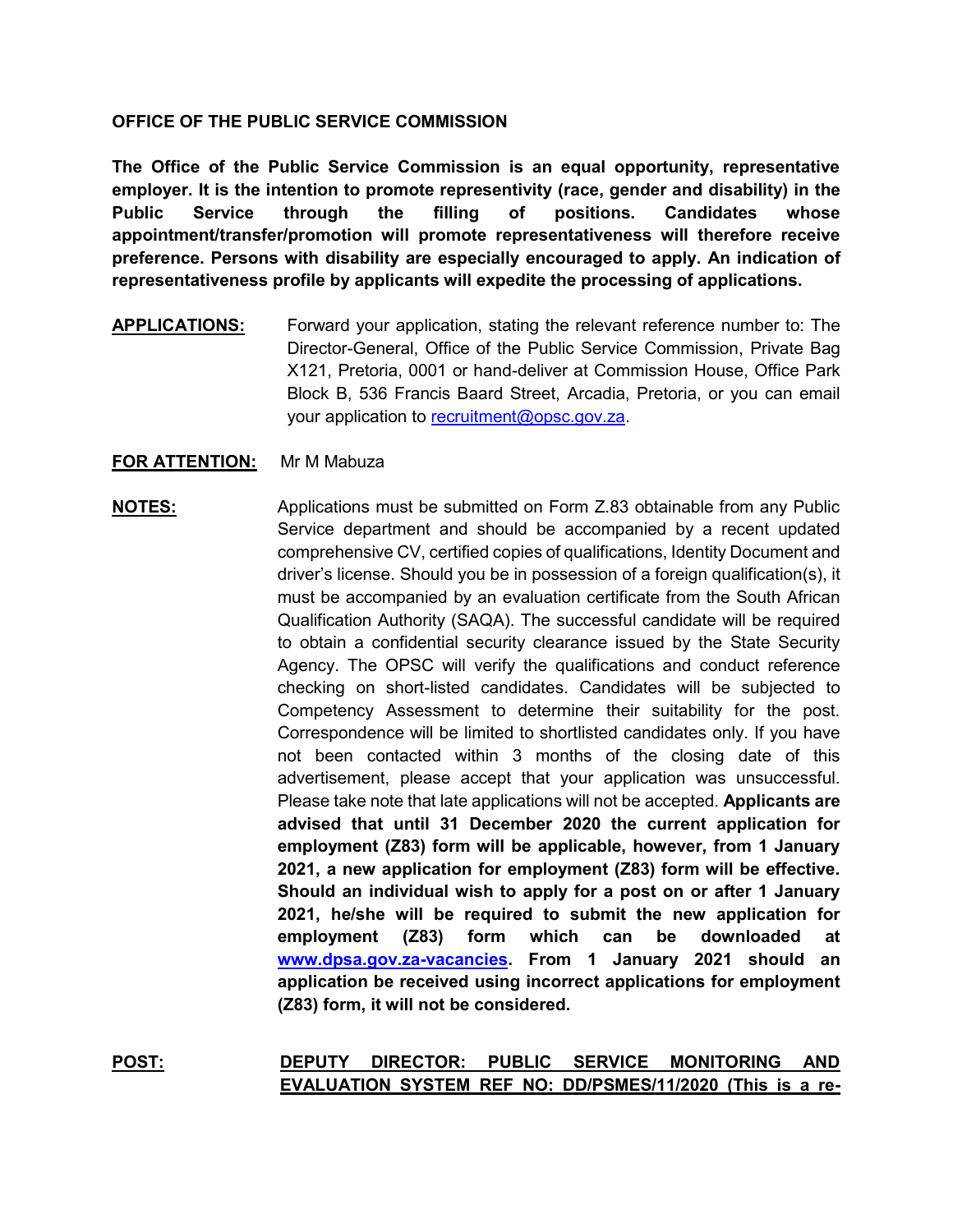## **advertisement, those who previously applied are encouraged to reapply)**

**SALARY:** All-inclusive remuneration package of R869 007 per annum. The package includes a basic salary (70% of package), State's contribution to the Government Employees Pension Fund (13% of basic salary) and a flexible portion of 30% that may be structured in terms of applicable rules. The successful candidate will be required to enter into a performance agreement within three months after assumption of duty.

#### **CENTRE: PUBLIC SERVICE COMMISSION HOUSE, PRETORIA**

- **REQUIREMENTS:** The Public Service Commission requires the services of a technically experienced person to support it to fulfill its constitutional mandate and for this purpose she/he should have: A National Diploma/Bachelor's Degree (new NQF level 7) in Information Systems or Statistics. A post graduate qualification in the above-mentioned fields would be an added advantage. Experience in data analysis. 5 years' experience at supervisory level in research, data analysis, monitoring and evaluation, policy analysis, management consulting, public administration and management practices and organizational performance environment. Ability to design complex spreadsheets and reports (tables, graphs, dashboards, etc.) using a variety of analytical methods and tools. Good writing and communication (written and verbal) including presentation skills. Advanced computer skills in MS Suite e.g. Excel, Word and PowerPoint. Knowledge and experience in SQL database and Microsoft Power Business Intelligence OR other databases and BI tools. An understanding of the Constitutional Values and Principles (CVPs) in section 195 of the Constitution and how these CVPs contribute towards effective public service delivery. An understanding of how this post supports the role of the PSC regarding the CVPs. A valid driver's license (with an exception of people with disability) and willingness to travel.
- **DUTIES:** Evaluate the performance of the public service using indicators and standards for each of the principles in section 195 of the Constitution. Evaluate the performance of the public service using data analytics. Contribute to the development of the PSC's quantitative analytical methodologies. Contribute towards the maintenance of a data warehouse/ database, sourcing data from PSC in-house source systems as well as from sources across the public service. Ensure regularly update, completeness and quality of data. Produce monitoring and evaluation reports including analytical briefs. Develop and generate narrative as well as visualization reports (tables, graphs, dashboard, etc.) from spreadsheets or data base or Business Intelligence tools.